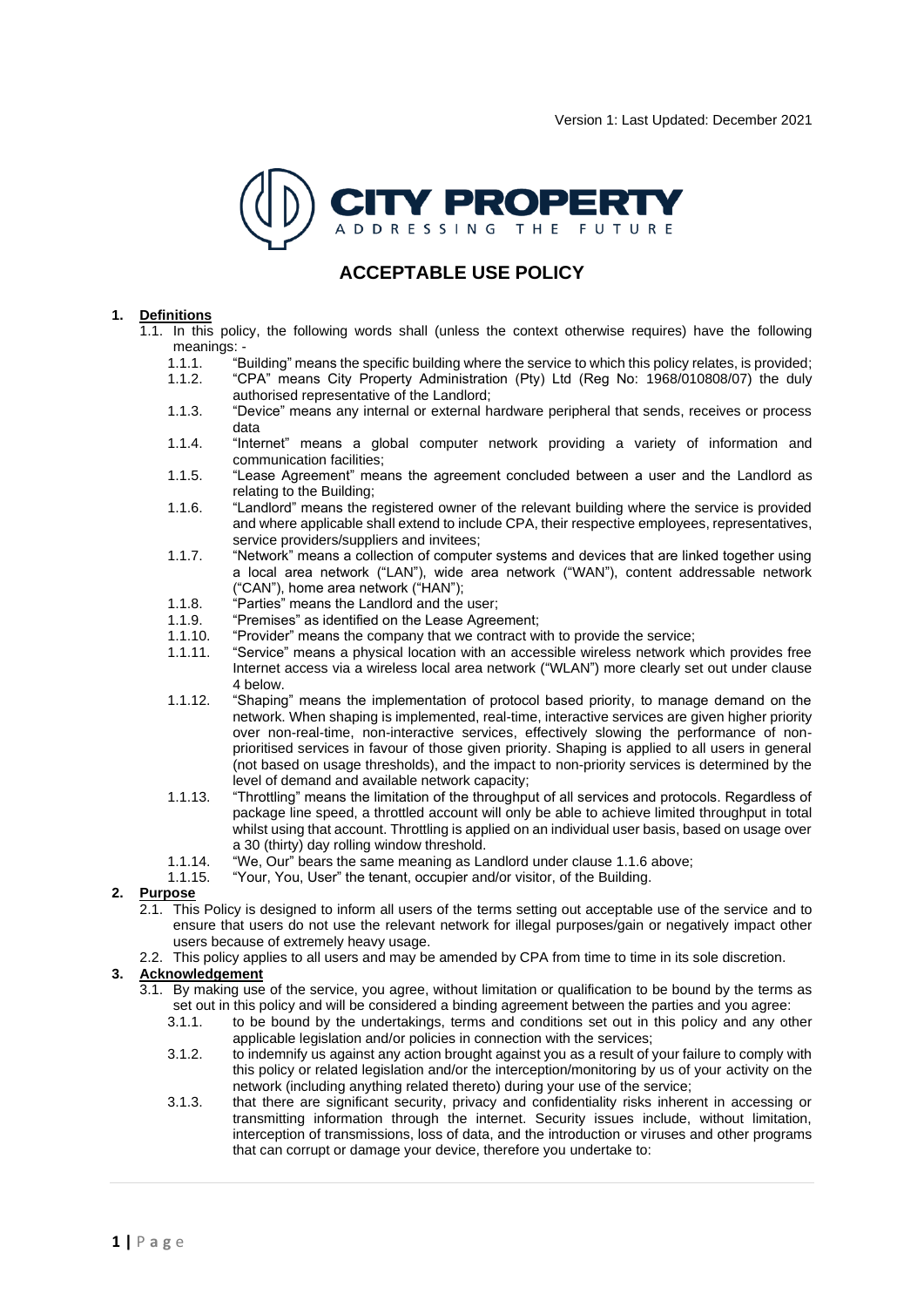- 3.1.3.1. protect your username and password (collectively referred to as "credentials") that is required to access the service and you acknowledge that you shall be held fully (without exception) liable for activities performed using your credentials with or without your knowledge and/or consent;
- 3.1.3.2. ensure that you take all reasonable steps/actions to protect you device, data and information from being affected by viruses and other programs that may expose your information and/or corrupt and/or damages your device;
- 3.1.4. that we shall from time to time perform planned or unplanned maintenance on the network or related infrastructure, in which case the service will be unavailable;
- 3.1.5. that network capacity and performance is subject to contention for services from users and available infrastructure. This means that a significant rise in demand can affect the availability of bandwidth to users. Contention is a function of demand from users and is not strictly within our direct control, however we will use the provisions of this policy to manage contention;
- 3.1.6. that we are NOT liable for any interception or transmissions, computer worms or viruses, loss of data, file corruption, hacking or damage to your computer or other devices that result from the transmission or download of information or materials through the internet service provided.
- 3.1.7. that while there is no obligation on us to monitor the network, we may do so to ensure that it is operating optimally and to secure it as far as is reasonably possible (via the blocking of certain sites and/or the detection/removal of traffic infected with viruses or other threats)

#### 3.1.8. **that should you at any time not agree to any of these Terms, or find them unacceptable, you must immediately cease all use of this service.**

## **4. Service**

- 4.1. Free Internet access is made available via a WLAN to registered users;
- 4.2. The service is provided on an 'as is/as available' basis without any warranties of any nature.
- 4.3. There are no usage thresholds so you can use as much data as you like, whenever you like.
- 4.4. Throttling, as described in clause 1.1.13 above, will be applied once an individual user reaches a specified limit as determined by us at our sole discretion.
- 4.5. Shaping will be applied as described in clause1.1.12 above.

## **5. Usage**

- 5.1. The service is intended for home and personal use. Sharing and/or the reselling of the service or the use of home services for any other purpose is prohibited.
- 5.2. Use of the network is subject to the general restrictions outlined below.

## 5.2.1. **Prohibited/Illegal Usage**

- The following list merely serve as an example and are not exhaustive:
	-
- 5.2.1.1. Unlawful, fraudulent, criminal or otherwise illegal activities;<br>5.2.1.2. Using the Service in violation of applicable law and requisting Using the Service in violation of applicable law and regulation, including, but not limited to, advertising, transmitting, or otherwise making available ponzi schemes, pyramid schemes, fraudulently charging credit cards, pirating software, or making fraudulent offers to sell or buy products, items, or services;
- 5.2.1.3. Spamming and invasion of privacy Sending of unsolicited bulk and/or commercial messages over the Internet using the Service or using the Service for activities that invade another's privacy including Sending, receiving, publishing, posting, distributing, disseminating, encouraging the receipt of, uploading, downloading or using any material which is offensive, abusive, defamatory, indecent, obscene, unlawful, harassing or menacing or a breach of the copyright, trademark, intellectual property, confidence, privacy or any other rights of any person;
- 5.2.1.4. Intellectual property right violations Engaging in any activity that infringes or misappropriates the intellectual property rights of others, including patents, copyrights, trademarks, service marks, trade secrets, or any other proprietary right of any third party;
- 5.2.1.5. Illegal and/or authorised access to computers, accounts, equipment or networks belonging to another party, or preparing to and/or attempting to penetrate/circumvent security measures of another system;
- 5.2.1.6. Anything that may disrupt or interfere with our network or services or cause a host or the network to crash;
- 5.2.1.7. Causing an annoyance, inconvenience or needless anxiety to any person and/or an utterance of a threat, abusive/defamatory language of whatsoever nature;
- 5.2.1.8. The transfer of technology, software, or other materials in contravention of relevant laws and/or regulations;
- 5.2.1.9. Distribution of ANY obscene or indecent speech or pornographic content and/or materials;
- 5.2.1.10. Sending or uploading unsolicited emails, advertising or promotional materials, offering to sell any goods or services, or conducting or forwarding surveys, contests or chain letters;
- 5.2.1.11. Activities that are in breach of any other third party's rights, including downloading, installation or distribution of pirated software or other inappropriately licensed software,